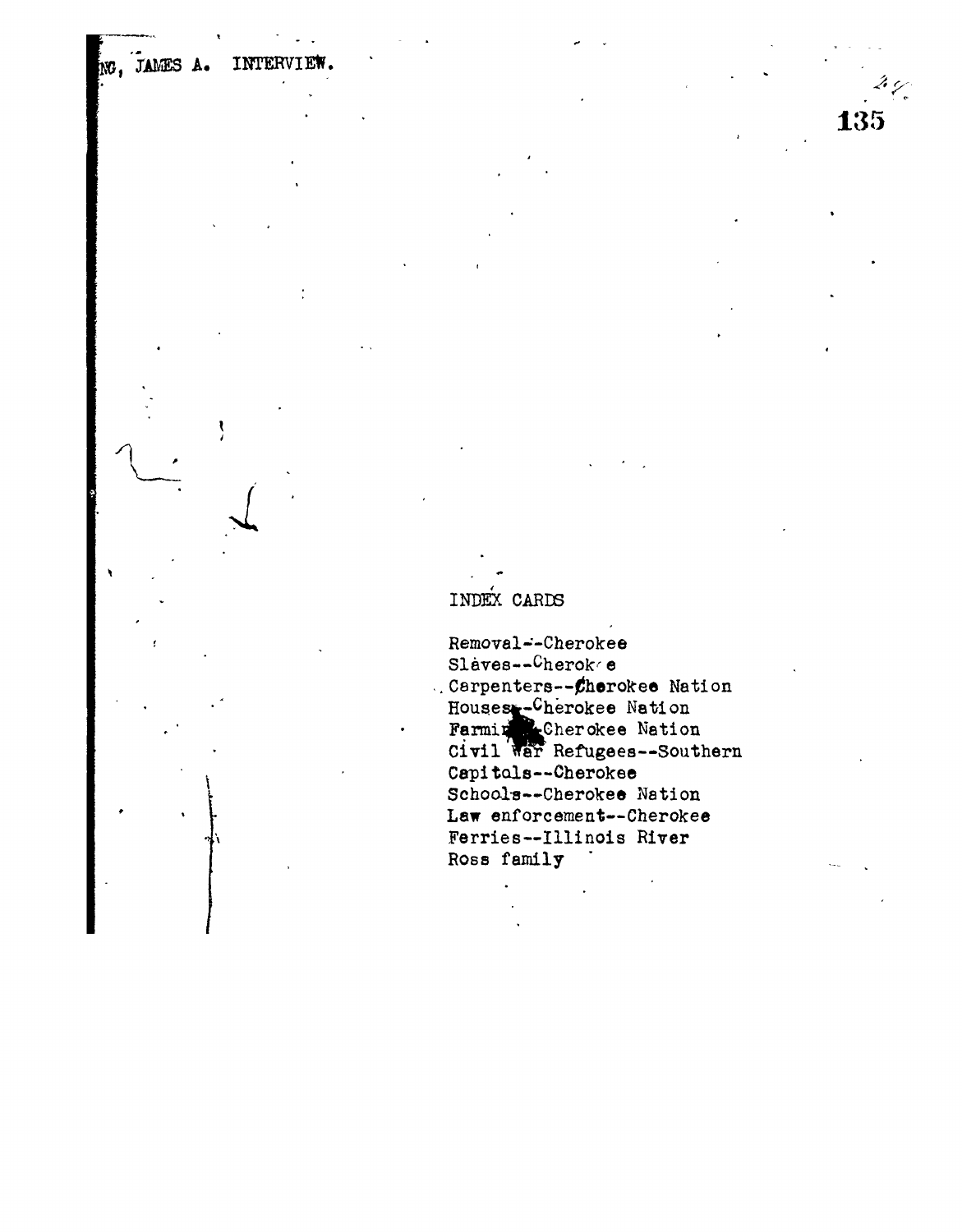KING, **JAMBS A.** INTERVIEW.

Chauncey O. Moore, Supervisor<br>
Indian-Pioneer History, S-149<br>
Tebruary 25, 1937 136 Indian-Pioneer History, S-149  $\frac{1}{2}$  •  $\frac{1}{2}$  •  $\frac{1}{2}$  •  $\frac{1}{2}$  •  $\frac{1}{2}$  •  $\frac{1}{2}$  •  $\frac{1}{2}$  •  $\frac{1}{2}$  •  $\frac{1}{2}$  •  $\frac{1}{2}$  •  $\frac{1}{2}$  •  $\frac{1}{2}$  •  $\frac{1}{2}$  •  $\frac{1}{2}$  •  $\frac{1}{2}$  •  $\frac{1}{2}$  •  $\frac{1}{2}$  •  $\frac{1}{2}$  •  $\frac{1$ 

Frank J. Still

Field Worker **Interview:** James A King

James A. King, who lives at 526 W. Choctaw, Tahlequah, Oklahoma, was born July 24, 1852"near Stilwell, Oklahoma. He is a Cherokee Indian.

Father - Richard Wyly King

 $\mathcal{M}=\mathcal{M}=\mathcal{M}=\mathcal{M}=\mathcal{M}=\mathcal{M}=\mathcal{M}=\mathcal{M}=\mathcal{M}=\mathcal{M}=\mathcal{M}=\mathcal{M}=\mathcal{M}=\mathcal{M}=\mathcal{M}=\mathcal{M}=\mathcal{M}=\mathcal{M}=\mathcal{M}=\mathcal{M}=\mathcal{M}=\mathcal{M}=\mathcal{M}=\mathcal{M}=\mathcal{M}=\mathcal{M}=\mathcal{M}=\mathcal{M}=\mathcal{M}=\mathcal{M}=\mathcal{M}=\mathcal{M}=\mathcal{M}=\mathcal{M}=\mathcal{M}=\mathcal{M}=\mathcal{$ He came from Tennessee in about 1829. He settled in Flint District. He built the first two story house in that district. He brought a negro boy that he the first two story house in that distribution in that distribution  $\mathcal{L}_{\mathcal{A}}$ 

## FAIRFIELD MISSION, EARLY CUSTOMS AND BUILDINGS

My father settled one mile north of Fairfield Mission. There is where I »as born. My father worked at the carpenter trade. He studied **law,..** He stood good for and signed a note for White McClanand in Tennessee for  $$30,000$  and he had it to pay.

My father married my mother at Fairfield Mission. Her name was Sallie Jordon. My father is buried in the Tahlequah City Cemetery.

He farmed lots of land in this county. He built a large boat during the Civil War. It cost  $$300,00$ . He built a stearing gear in the center of the boat. He took his family to near Ft. Smith, Ark., I think it was near Boggey Depot where we landed and got off. I was 9 years old. We were running from the war after the Battle of Webbers Falls in 1863. After we got out to our landing, the man paid my father  $$300.00$  for building the boat. We went on south within 15 miles of Fort Smith Battle. We were held prisoners for several hours. They let us have our wagon and team back but they kept the horse/that I was riding and they took all of our meat and provisions. We had one middling of meat left from where we started. Another boy and I went